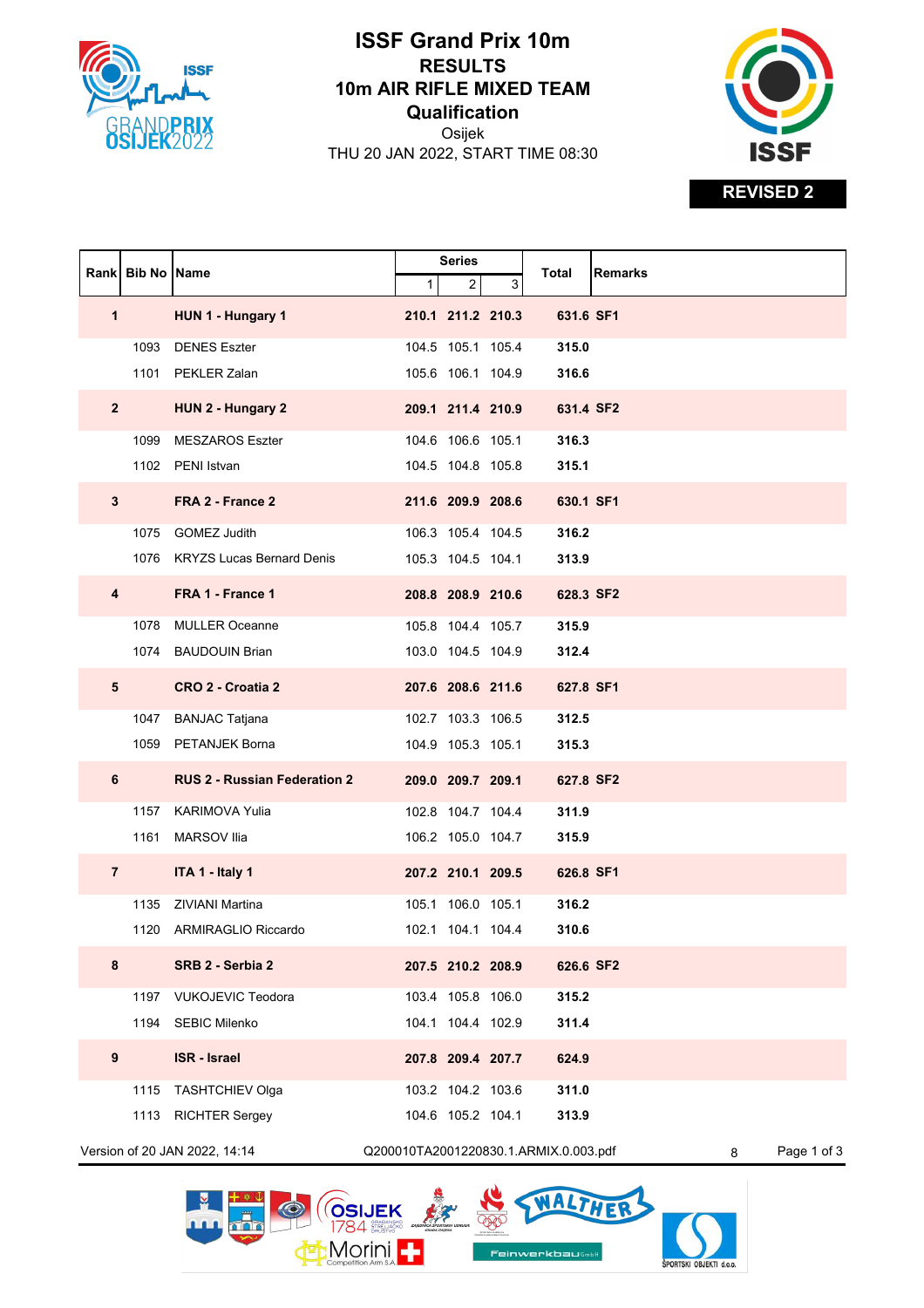|    | Rank Bib No Name |                                     | <b>Series</b> |                   |   | <b>Remarks</b> |  |
|----|------------------|-------------------------------------|---------------|-------------------|---|----------------|--|
|    |                  |                                     | $\mathbf{1}$  | $\overline{2}$    | 3 | Total          |  |
| 10 |                  | SRB 1 - Serbia 1                    |               | 208.9 207.1 208.6 |   | 624.6          |  |
|    | 1185             | ARSOVIC Andrea                      |               | 104.6 102.9 104.1 |   | 311.6          |  |
|    | 1189             | <b>KOVACEVIC Lazar</b>              |               | 104.3 104.2 104.5 |   | 313.0          |  |
| 11 |                  | <b>AUT 1 - Austria 1</b>            |               | 205.2 207.6 211.2 |   | 624.0          |  |
|    | 1016             | <b>UNGERANK Nadine</b>              |               | 103.4 103.8 106.8 |   | 314.0          |  |
|    |                  | 1012 PICKL Bernhard                 |               | 101.8 103.8 104.4 |   | 310.0          |  |
| 12 |                  | <b>UKR 1 - Ukraine 1</b>            |               | 207.6 207.8 208.0 |   | 623.4          |  |
|    | 1231             | SUKHORUKOVA Viktoriya               |               | 102.5 104.6 102.8 |   | 309.9          |  |
|    |                  | 1226 KULISH Serhiy                  |               | 105.1 103.2 105.2 |   | 313.5          |  |
| 13 |                  | <b>BUL - Bulgaria</b>               |               | 205.5 209.7 207.4 |   | 622.6          |  |
|    | 1042             | RIZOVA Tanya                        |               | 101.5 104.9 103.5 |   | 309.9          |  |
|    | 1041             | RIZOV Anton                         |               | 104.0 104.8 103.9 |   | 312.7          |  |
| 14 |                  | ARG 2 - Argentina 2                 |               | 204.0 208.7 208.2 |   | 620.9          |  |
|    | 1004             | RUSSO Fernanda                      |               | 102.7 105.0 104.6 |   | 312.3          |  |
|    | 1003             | <b>GUTIERREZ Marcelo Julian</b>     |               | 101.3 103.7 103.6 |   | 308.6          |  |
| 15 |                  | CRO 1 - Croatia 1                   |               | 203.5 208.8 208.2 |   | 620.5          |  |
|    | 1050             | <b>HERCEG Estera</b>                |               | 99.6 105.1 104.3  |   | 309.0          |  |
|    | 1056             | MIKULJAN Andrija                    |               | 103.9 103.7 103.9 |   | 311.5          |  |
| 16 |                  | <b>AUT 2 - Austria 2</b>            |               | 207.2 208.9 204.4 |   | 620.5          |  |
|    | 1009             | KITZBICHLER Jasmin                  |               | 102.4 105.1 102.6 |   | 310.1          |  |
|    | 1011             | <b>MAIR Tobias</b>                  |               | 104.8 103.8 101.8 |   | 310.4          |  |
| 17 |                  | <b>RUS 1 - Russian Federation 1</b> |               | 206.0 206.5 207.5 |   | 620.0          |  |
|    | 1158             | KHABIBULLINA Aigul                  |               | 102.1 101.8 102.2 |   | 306.1          |  |
|    |                  | 1156 KAMENSKIY Sergey               |               | 103.9 104.7 105.3 |   | 313.9          |  |
| 18 |                  | SVK 1 - Slovakia 1                  |               | 205.0 207.4 207.5 |   | 619.9          |  |
|    | 1209             | SALYOVA Beata                       |               | 99.1 101.8 101.9  |   | 302.8          |  |
|    | 1204             | <b>JANY Patrik</b>                  |               | 105.9 105.6 105.6 |   | 317.1          |  |
| 19 |                  | <b>UKR 2 - Ukraine 2</b>            |               | 208.5 205.7 204.9 |   | 619.1          |  |
|    | 1233             | <b>TYKHOVA Daria</b>                |               | 104.2 102.3 102.0 |   | 308.5          |  |
|    |                  | 1232 TSARKOV Oleh                   |               | 104.3 103.4 102.9 |   | 310.6          |  |
| 20 |                  | ITA 2 - Italy 2                     |               | 202.0 209.3 207.7 |   | 619.0          |  |
|    |                  | 1134 WEITHALER Simon                |               | 102.9 104.4 105.3 |   | 312.6          |  |
|    | 1127             | <b>GAMBARO Barbara</b>              |               | 99.1 104.9 102.4  |   | 306.4          |  |

Version of 20 JAN 2022, 14:14 Q200010TA2001220830.1.ARMIX.0.003.pdf 8 Page 2 of 3